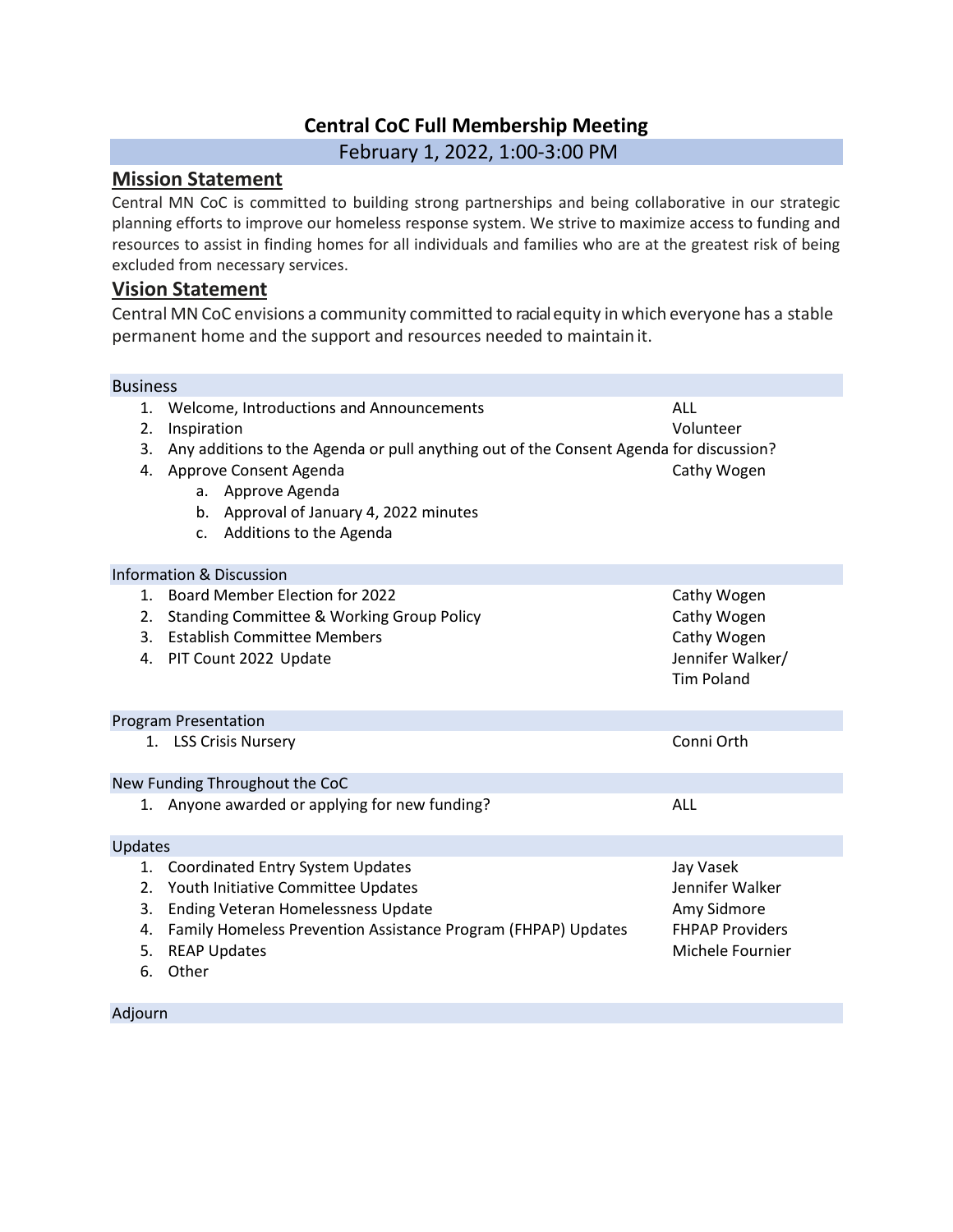|                |             |                |                                        |              |           |              |                                 |           | <b>2022 Coordinated Entry Monthly Meeting</b> |     |              |            |                                                                                                                                                                                                                               |                  |
|----------------|-------------|----------------|----------------------------------------|--------------|-----------|--------------|---------------------------------|-----------|-----------------------------------------------|-----|--------------|------------|-------------------------------------------------------------------------------------------------------------------------------------------------------------------------------------------------------------------------------|------------------|
|                |             |                |                                        |              |           |              | <b>Ages on Priority List</b>    |           |                                               |     |              |            |                                                                                                                                                                                                                               |                  |
| <b>Ages</b>    | 21-Dec Jan. |                | Feb.                                   | Mar          | Apr       | May          | Jun                             | Jul       |                                               | Aug | Sep          | <b>Oct</b> | <b>Nov</b>                                                                                                                                                                                                                    | <b>Dec</b>       |
| 18-24          | 34          | 29             |                                        |              |           |              |                                 |           |                                               |     |              |            |                                                                                                                                                                                                                               |                  |
| 60+            | 32          | 21             |                                        |              |           |              |                                 |           |                                               |     |              |            |                                                                                                                                                                                                                               |                  |
| 50-59          | 39          | 33             |                                        |              |           |              |                                 |           |                                               |     |              |            |                                                                                                                                                                                                                               |                  |
| 40-49          | 74          | 68             |                                        |              |           |              |                                 |           |                                               |     |              |            |                                                                                                                                                                                                                               |                  |
| 30-39          | 102         | 96             |                                        |              |           |              |                                 |           |                                               |     |              |            |                                                                                                                                                                                                                               |                  |
| 20-29          | 74          | 74             |                                        |              |           |              |                                 |           |                                               |     |              |            |                                                                                                                                                                                                                               |                  |
| 19<            | 7           | 7              |                                        |              |           |              |                                 |           |                                               |     |              |            |                                                                                                                                                                                                                               |                  |
| <b>Missing</b> | 0           | $\overline{2}$ |                                        |              |           |              |                                 |           |                                               |     |              |            |                                                                                                                                                                                                                               |                  |
| Total          | 328         | 301            | 0                                      | 0            | 0         | $\mathbf{0}$ |                                 | 0         | 0                                             | 0   | $\mathbf{0}$ | 0          | 0                                                                                                                                                                                                                             | $\boldsymbol{0}$ |
|                |             |                |                                        |              |           |              |                                 |           |                                               |     |              |            | https://centralmnhousing-my.sharepoint.com/personal/jvasek_cmhp_net/Documents/CoC/Agendas & Minutes/CoC & CE Agendas/CoC Full Membership Agenda/[2020 2021Monthly Coordinated Entry Meeting Key Indicators1.xlsx)2022 Ages on |                  |
|                |             |                |                                        |              |           |              | Importance of 30 Day Follow-Ups |           |                                               |     |              |            |                                                                                                                                                                                                                               |                  |
|                |             |                |                                        |              |           |              |                                 |           | Average Length of Time on The Priority List   |     |              |            |                                                                                                                                                                                                                               |                  |
| 2022           |             |                |                                        |              |           |              |                                 |           |                                               |     |              |            |                                                                                                                                                                                                                               |                  |
|                |             |                | Dec. 2021 January February March April |              |           | May          | June                            | July      |                                               |     |              |            | August September October November December                                                                                                                                                                                    |                  |
| Top 10         | 889         | 741            |                                        |              |           |              |                                 |           |                                               |     |              |            |                                                                                                                                                                                                                               |                  |
| Top 20         | 735         | 640            |                                        |              |           |              |                                 |           |                                               |     |              |            |                                                                                                                                                                                                                               |                  |
| Top 30         | 651         | 572            |                                        |              |           |              |                                 |           |                                               |     |              |            |                                                                                                                                                                                                                               |                  |
| Top 40         | 590         | 517            |                                        |              |           |              |                                 |           |                                               |     |              |            |                                                                                                                                                                                                                               |                  |
| Top 50         | 541         | 476            |                                        |              |           |              |                                 |           |                                               |     |              |            |                                                                                                                                                                                                                               |                  |
| Average        | 681.2       | 589.2          | $\pmb{0}$                              | $\textbf{0}$ | $\pmb{0}$ | $\emptyset$  | $\pmb{0}$                       | $\pmb{0}$ | $\pmb{0}$                                     |     | $\pmb{0}$    | $\pmb{0}$  | $\pmb{0}$                                                                                                                                                                                                                     | $\pmb{0}$        |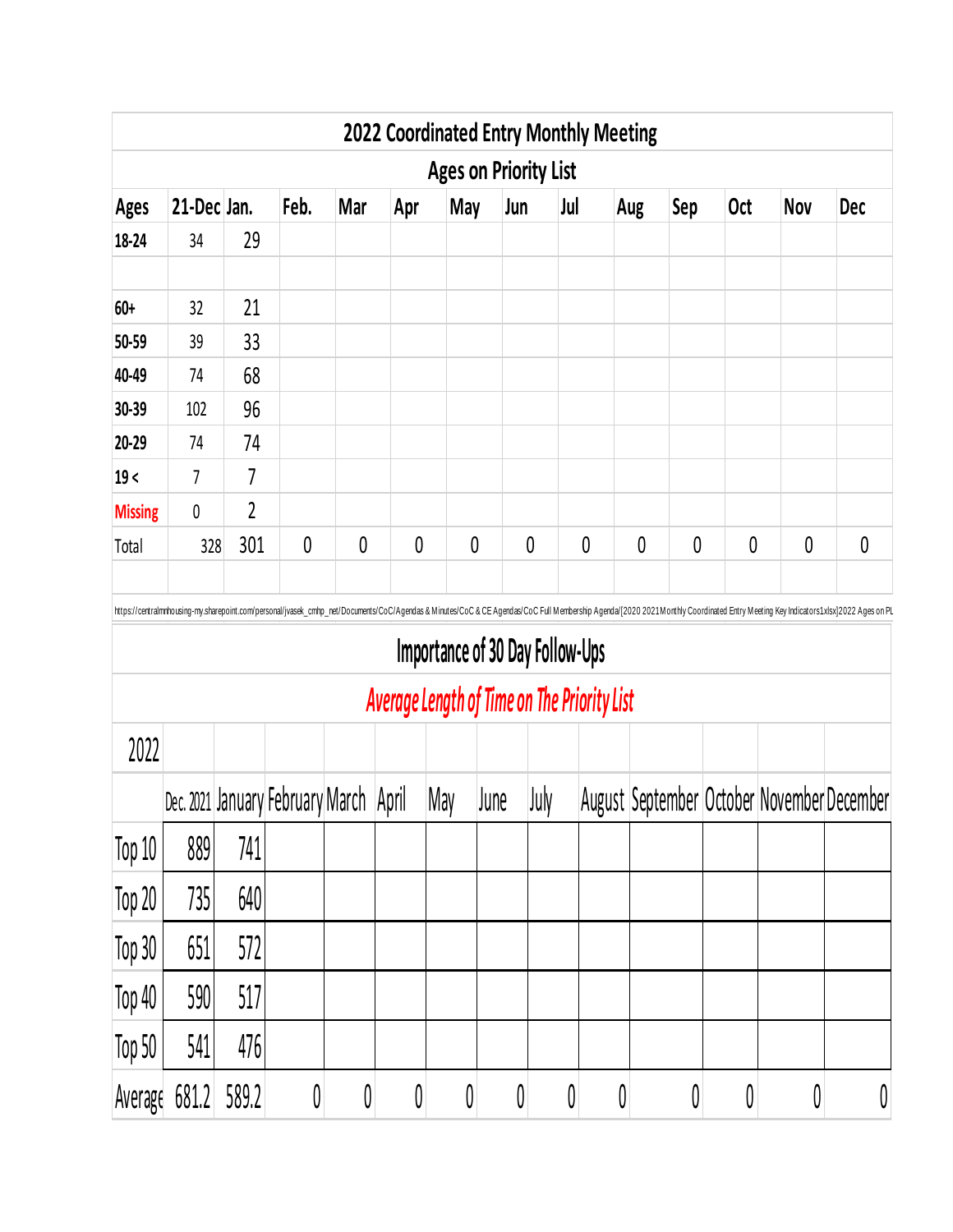|                                                                                                                                                                                                                                                                                                                                                                                                                                                                                       |               |              |                                                       |       | <b>Evaluation of Coordinated Entry System 2022</b> |     | From 266 Monitoring Report |                            |       |     |      |                       |      |       |             |        |      |                                     |  |
|---------------------------------------------------------------------------------------------------------------------------------------------------------------------------------------------------------------------------------------------------------------------------------------------------------------------------------------------------------------------------------------------------------------------------------------------------------------------------------------|---------------|--------------|-------------------------------------------------------|-------|----------------------------------------------------|-----|----------------------------|----------------------------|-------|-----|------|-----------------------|------|-------|-------------|--------|------|-------------------------------------|--|
|                                                                                                                                                                                                                                                                                                                                                                                                                                                                                       |               |              | Date                                                  | 26    |                                                    |     |                            |                            |       |     |      |                       |      |       |             |        |      |                                     |  |
|                                                                                                                                                                                                                                                                                                                                                                                                                                                                                       |               |              |                                                       |       | Dec. 21 Jan.                                       |     | Feb.                       | Mar.                       | April | May | June | July                  | Aug. | Sept. | Oct.        | Nov.   | Dec. | Totals Average                      |  |
| Number of Referrals Made: 266 Referral Summary (Total Referrals Made)                                                                                                                                                                                                                                                                                                                                                                                                                 |               | 41           | 125                                                   |       |                                                    |     |                            |                            |       |     |      |                       |      |       |             |        |      |                                     |  |
| Number of Housholds housed in TH or PH (266 exited Summary Line19)                                                                                                                                                                                                                                                                                                                                                                                                                    |               | g            | 25                                                    |       |                                                    |     |                            |                            |       |     |      |                       |      |       |             |        |      |                                     |  |
| Number of households housed in PH(266 exited Summary Line 20)                                                                                                                                                                                                                                                                                                                                                                                                                         |               |              |                                                       |       |                                                    | 12  |                            |                            |       |     |      |                       |      |       |             |        |      |                                     |  |
| Number of Denials of Referrals: 266 Referral Summary (Declined & Canceled)                                                                                                                                                                                                                                                                                                                                                                                                            |               |              |                                                       |       |                                                    | 49  |                            |                            |       |     |      |                       |      |       |             |        |      |                                     |  |
| Number of Chronic Households: PL                                                                                                                                                                                                                                                                                                                                                                                                                                                      |               |              |                                                       |       | 49                                                 | 35  |                            |                            |       |     |      |                       |      |       |             |        |      |                                     |  |
| Number of Long-Term Homeless Households: PL                                                                                                                                                                                                                                                                                                                                                                                                                                           |               |              |                                                       |       | 143                                                | 131 |                            |                            |       |     |      |                       |      |       |             |        |      |                                     |  |
| Number of Unhoused Households: 266 PL Deduplicated Summary (Number on PL last day of period line 17)                                                                                                                                                                                                                                                                                                                                                                                  |               |              |                                                       |       | 502                                                | 495 |                            |                            |       |     |      |                       |      |       |             |        |      |                                     |  |
| Number of Households who exited the list w/out housing: 266 Exit Summary (Exited w/o housing, line 15)                                                                                                                                                                                                                                                                                                                                                                                |               |              |                                                       |       | 41                                                 | 64  |                            |                            |       |     |      |                       |      |       |             |        |      |                                     |  |
|                                                                                                                                                                                                                                                                                                                                                                                                                                                                                       |               |              |                                                       |       |                                                    |     |                            |                            |       |     |      |                       |      |       |             |        |      |                                     |  |
|                                                                                                                                                                                                                                                                                                                                                                                                                                                                                       |               |              |                                                       |       |                                                    |     |                            |                            |       |     |      |                       |      |       |             |        |      |                                     |  |
|                                                                                                                                                                                                                                                                                                                                                                                                                                                                                       |               | Google Total | 2022 Monthly Coordinated Entry Meeting Key Indicators |       |                                                    |     |                            | 3 <<br>Ave.<br><b>Days</b> |       |     |      | 4 Ave.<br><b>Days</b> |      |       | <b>Days</b> | 5 Ave. |      | <b>Monthly</b><br><b>Assessment</b> |  |
|                                                                                                                                                                                                                                                                                                                                                                                                                                                                                       | <b>Active</b> | <b>Docs</b>  | Homeless Ave. Days #3                                 |       |                                                    |     |                            | on PL                      |       | #4  |      | on PL                 | #5   |       | on PL       |        |      | <b>Numbers</b>                      |  |
|                                                                                                                                                                                                                                                                                                                                                                                                                                                                                       | 328           | 6            | 334                                                   | 178   |                                                    |     | 1                          |                            | 15    | 8   |      | 138                   |      | 36    |             | 174    |      | 38                                  |  |
|                                                                                                                                                                                                                                                                                                                                                                                                                                                                                       | 301           | 4            | 305                                                   | 174.4 |                                                    |     | 0                          |                            | 0     | 15  |      | 116                   |      | 32    |             | 168    |      | 45                                  |  |
|                                                                                                                                                                                                                                                                                                                                                                                                                                                                                       |               |              | $\pmb{0}$                                             |       |                                                    |     |                            |                            |       |     |      |                       |      |       |             |        |      |                                     |  |
|                                                                                                                                                                                                                                                                                                                                                                                                                                                                                       |               |              | 0                                                     |       |                                                    |     |                            |                            |       |     |      |                       |      |       |             |        |      |                                     |  |
|                                                                                                                                                                                                                                                                                                                                                                                                                                                                                       |               |              | 0                                                     |       |                                                    |     |                            |                            |       |     |      |                       |      |       |             |        |      |                                     |  |
|                                                                                                                                                                                                                                                                                                                                                                                                                                                                                       |               |              | 0<br>0                                                |       |                                                    |     |                            |                            |       |     |      |                       |      |       |             |        |      |                                     |  |
|                                                                                                                                                                                                                                                                                                                                                                                                                                                                                       |               |              | 0                                                     |       |                                                    |     |                            |                            |       |     |      |                       |      |       |             |        |      |                                     |  |
|                                                                                                                                                                                                                                                                                                                                                                                                                                                                                       |               |              | 0                                                     |       |                                                    |     |                            |                            |       |     |      |                       |      |       |             |        |      |                                     |  |
|                                                                                                                                                                                                                                                                                                                                                                                                                                                                                       |               |              | 0                                                     |       |                                                    |     |                            |                            |       |     |      |                       |      |       |             |        |      |                                     |  |
|                                                                                                                                                                                                                                                                                                                                                                                                                                                                                       |               |              | 0                                                     |       |                                                    |     |                            |                            |       |     |      |                       |      |       |             |        |      |                                     |  |
| the clients on the Resolved Referrals tab, will be included on the PL Summary tabs.<br>https://centralmnhousing-my.sharepoint.com/personal/jvasek_cmhp_net/Documents/CoC/legendas& Minutes/CoC& CEAgendas/CoCFull Membership Agenda/2020 2021 Monthly Coordinated Entry Meeting Key Indicators1.xlsx]2022 Evaluation<br>December (15)<br>January (26)<br>February ()<br>March ()<br>April ()<br>May ()<br>June ()<br>July ()<br>August ()<br>September ()<br>October()<br>November () |               |              | 0                                                     |       |                                                    |     |                            |                            |       |     |      |                       |      |       |             |        |      |                                     |  |